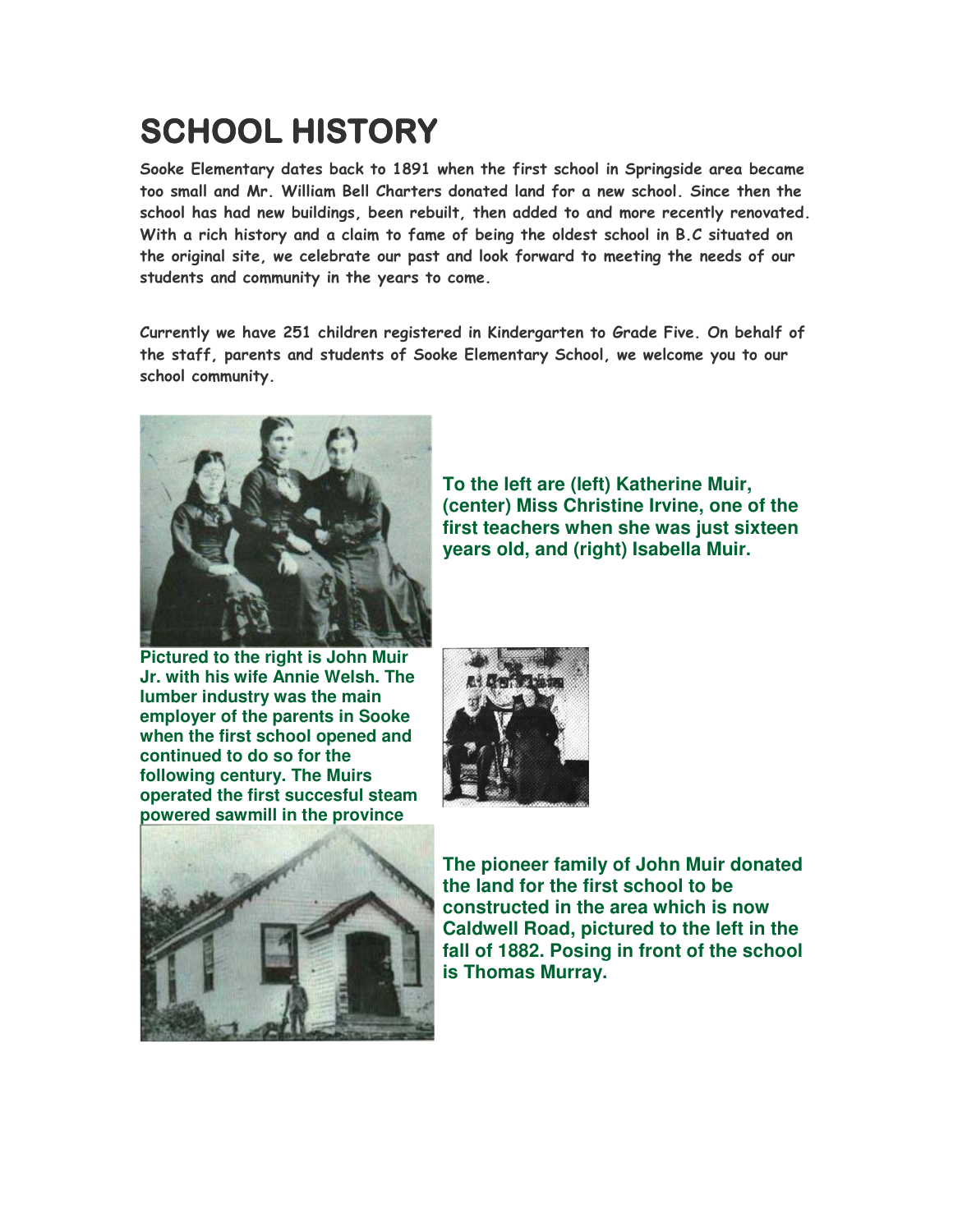**By 1891 the original building in the Springside area was to be replaced with a larger more conveniently located building. The current school site was donated by Mr. William Bell Charters.**





**Teacher Donald A. Frasier (pictured left) in the early 1900's is preparing a lesson for the next day.** 

**1922 Basketball Team(pictured right) Back row, left to right, Irene Helgesen, Bonnie Nicholson, Lillian Helgesen (Lillian became a teacher at the school later). Front row, left to right, Teddy Arbour, Bob Mugford.**





**1959 Staff Back row, left to right, Elinor McClimon, Herman Leung, Violet Crane, Ingrid Greenlees. Front row, left to right, Muriel Westad, Annie** 

**.**

**A second school building was built on the current school site in 1919. The senior students attended classes there and the junior students were taught in the first building which stood just east of this one. Written above the entrance was:** 

**"Act well your part for there the honour lies", (Pope).**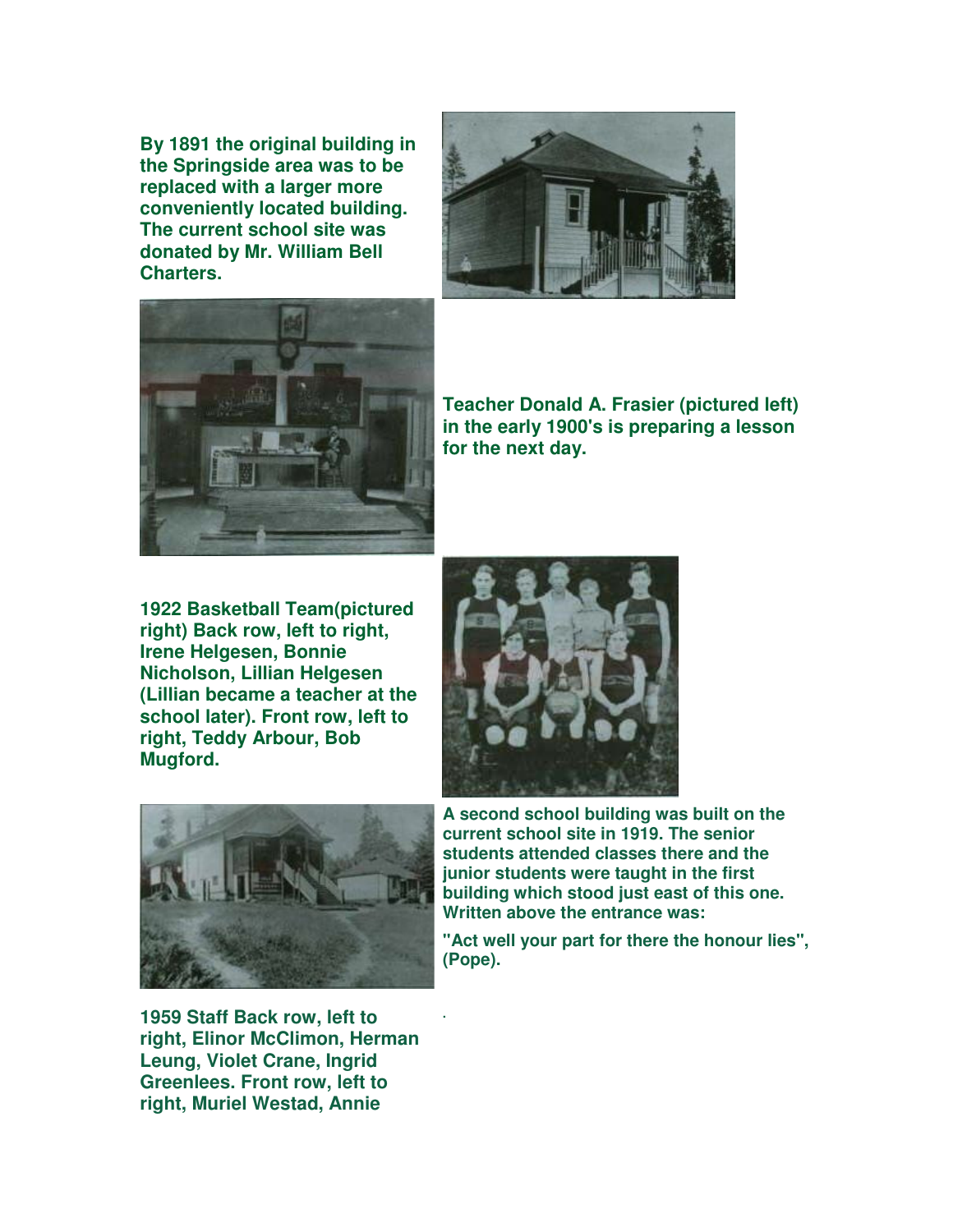**Acreman, Laurie Simpson, Dorothy Kendrew, Stella Lajeunesse**





**Sports Day Sooke School - 1972 Back row, left to right, Rob Davies, Len Carolen, Jim Vancoughnett, Bob Gibson, Pete Rumsby, Jackie Gordon, Doug Partridge. Front row, Randy Musfelt, Brett Hansen, Mike Penner, Don Thompson, Mike Musfelt, Don Gordon, Jeff Wilford, unidentified, Russel Smith.**

**The Mugford Boarding House, run by Aunt Janey, was home for most of the single teachers in Sooke at this time.**





**The Mugford Family Photo Mr. & Mrs. Robert John Mugford (nee Emma Jane Bradley) and sons, Bertram and Robert.**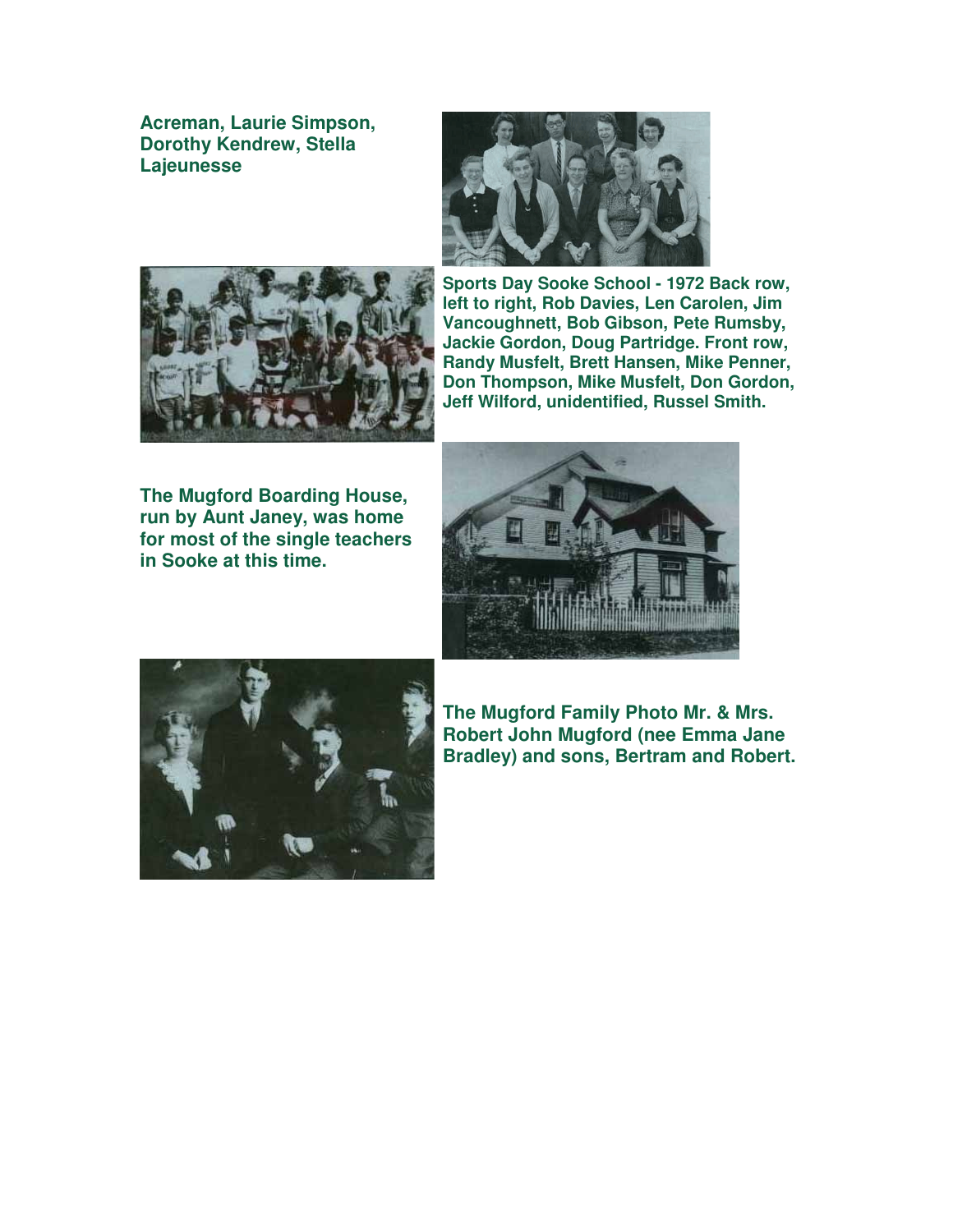

**Back row, left to right, unidentified, Claude Dilley, Earl Gray. 3rd row, Harold Welsh, Mandus Michelsen, Joe Phillipson, Annie Acreman, Ralph Pontious, Dade Michelsen. 2nd row, Helen Shields, Sylvia Brown, Joyce Greenwood, Roy Thompson, unidentified, unidentified, Lily Michelsen. Front row, Helen Welsh, Hilda Richardson, Jim Richardson, Evelyn Greenwood, Mollie Richardson.** 

**"The fact Sooke is a good community in which to live is, in itself the greatest tribute one can pay to the school." Joe Phillipson (Pictured in the class of '25), Deputy Minister of Education, retired**

**Many of the Sooke area residents who served in the Canadian Armed Forces during both World Wars were former students of Sooke Elementary. At this time the school was named Sooke Superior School and went to grade 10. Consequently many students joined Canada's military shortly after leaving school during both World Wars. Two of those students killed in action during WWII were William Duncan and Victor Syrett. George Woodhams, who taught at the school, took a leave of absence from his teaching position to join the Air Force during.**